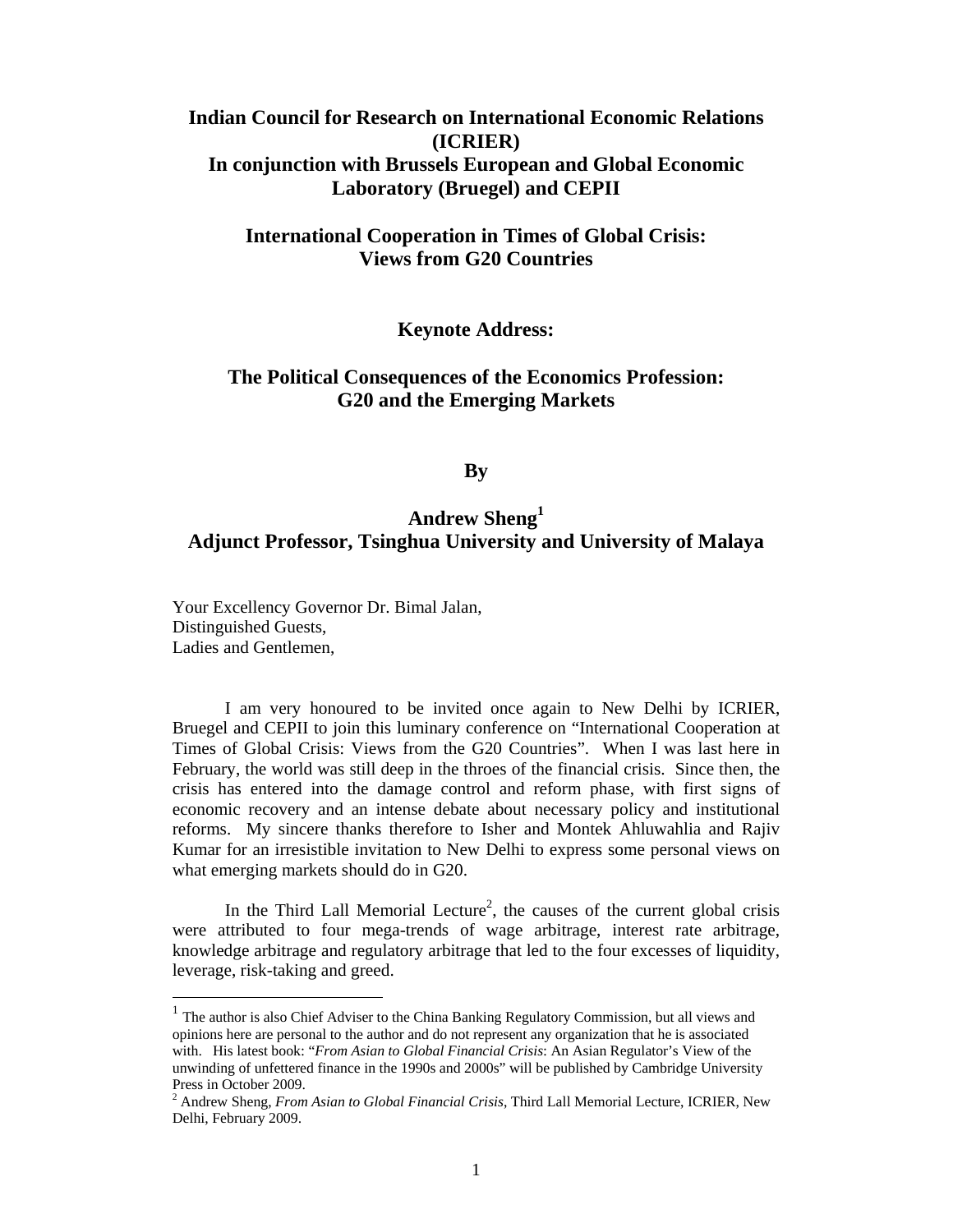On further reflection, our collective failure to prevent the global crisis had four blind spots – first, the failure to have a historical perspective that financial crises have become a hardy perennial, increasing with volatility and frequency. Second, we failed to have a macro-system-wide perspective that global imbalances, loose fiscal and monetary policies and lax financial regulation were unsustainable. Third, we failed to examine the micro-institutional incentive structures that drove financial leverage to generate profits for private greed at massive social costs. Fourthly, after looking in dismay at the hasty reforms and reflation packages introduced, I have realized that there is a deeper and darker cause to how we arrived at where we are today. Our academic and professional training have become so specialized and compartmentalized that we ignored the truly big political economy issues of our times: social inequities, political capture by vested interests, global warming and other complex factors that affect financial stability.

 Finance is a derivative of the real economy that amplifies growth through leverage, accumulating unfortunately higher non-linear risks. In this lecture, I ask the political question of who benefited most from the mega-trend of rising leverage which has been evident in global finance since the 1980s from one time GDP to nearly four times, on the conventional measure<sup>3</sup>, and 12 to 16 times if you include derivatives. What is clear is that the shareholders of the financial institutions lost, the taxpayer lost and the real sector employees of non-financial institutions have also lost through higher unemployment.

 Who gained was the top management of the financial institutions, who took a larger and larger share of the profits on the pretext that they were creative financial engineers that helped society manage risks. They did this on the basis of a free market economic philosophy that allowed unfettered finance to brew the largest crisis in the last 70 years, intellectually supported by complex finance models that were blind to long-tail Black Swan risks. Openly and with tacit permission from that ideology, the agents have taken over much of the rights of the principals.

 In other words, it is the political consequences of the economics profession striving to make economics a quantitative science that did not add up. Some of you may recall that I observed that the American dream, where everyone can have whatever they desire, might be true for a small group of Americans, but certainly our fragile world cannot sustain the resource demand if every Indian, Chinese, Asian, African and Latin American were to live at the same American per capita standard of consumption. We need to ask the right questions before we can come up with the right answers.

 My intention today is not to take on the economics profession, because Nobel Laureate Paul Krugman has already stated much more authoritatively that "*much of the past 30 years of macroeconomics "was spectacularly useless at best, and positively harmful at worst."* My intention is to look at what emerging markets should do for themselves within the remit of G20 and see whether collectively, the

<sup>&</sup>lt;sup>3</sup> Total banking assets, stock market capitalization and bond market size, divided by GDP. See Appendix Table 3 of IMF Global Financial Stability Report, various issues for explanation. See Sheng (2009), Figure 13.1 on the unstable pyramid of global leverage.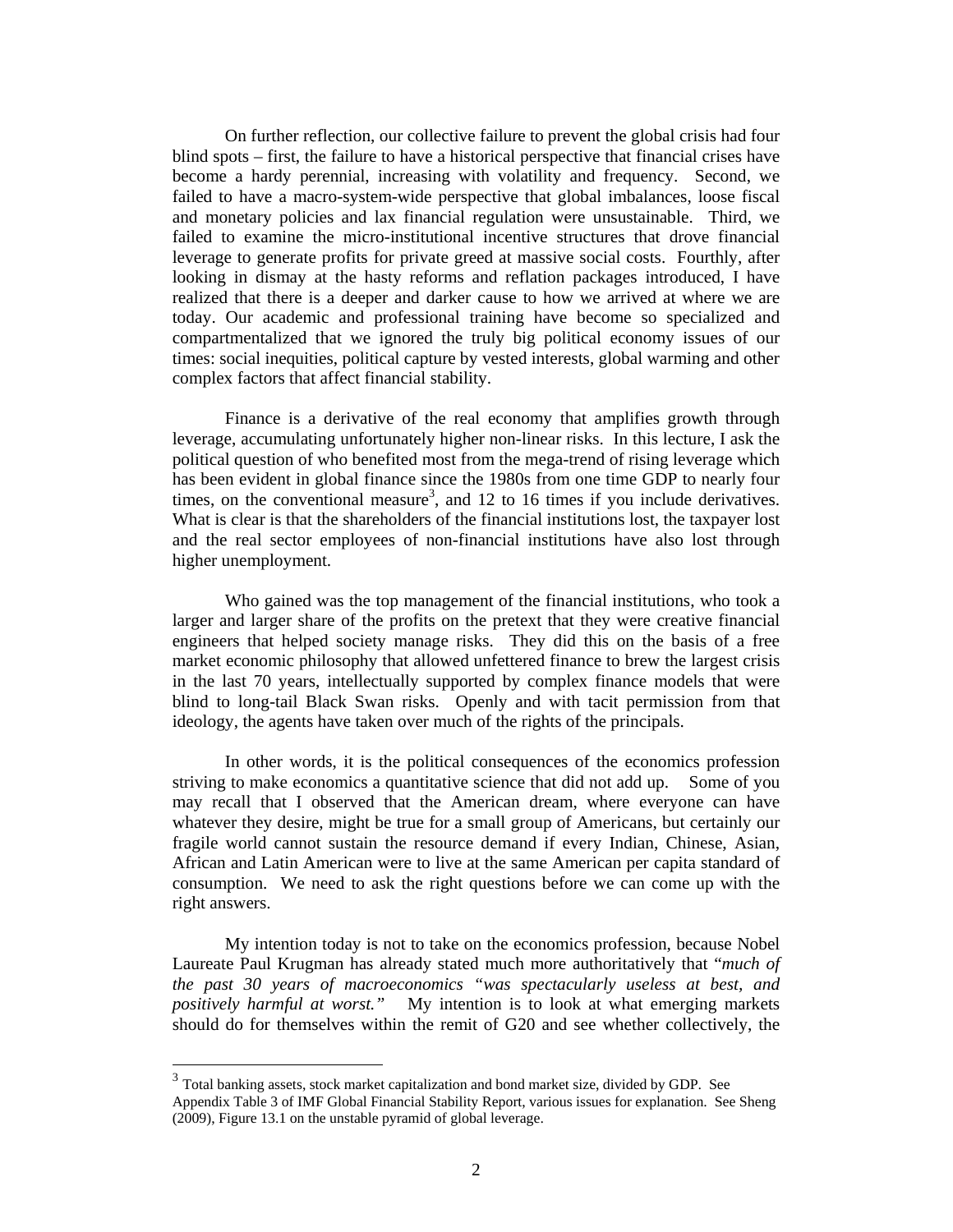world can address the important issues of our times, rather than pretending that some of us can still enjoy unfettered prosperity and pass the consequences to future generations.

#### *Why didn't we see it coming?*

 In November 2008, Her Majesty Queen Elizabeth II asked the simple but obvious question: Why had nobody noticed that the credit crunch was on its way? The august British Academy replied in their letter of July 2009 as follows: "*the*  failure to see the timing, extent and severity of the crisis and to head it off, while it *had many causes, was principally a failure of the collective imagination of many bright people, both in this country and internationally, to understand the risks to the*  system as a whole.<sup>4</sup>"

 There are three possible answers to these excuses of very bright people – first, it was truly an unknown unknown, but that ignores the obvious fact that recent history witnessed repeated financial crises and that Cassandras such as Nouriel Roubini and William White at BIS were warning in 2005/2006 about the unsustainability of the asset bubbles forming. No one in authority paid serious attention.

 The second excuse was that the present methodology of analysis is faulty. But the physicists and other social science had been arguing for years that the economic profession was using outdated tools that ignored the human factor, again with little impact.

 The third is the possibility that the whole regulatory system was captured by the financial industry, both in ideology and as custodians of public savings and pensions, holding society to ransom. By capture, I mean that everyone was so captivated by the heady brew of unending prosperity promised by the financial engineers that they forgot to take away the punch-bowl. It has never been easy for any individual leader to stake personal reputations on the line to stop the gravy train heading for the inevitable crash. Unfortunately, the dustbin of history contains many tarred reputations of leaders who acted conventionally with unconventional consequences.

 In the last eight months of 2009, there has been a flurry of major studies on the crisis, recommendations and also national proposals for regulatory reform. These would include the G30, the Geneva, De Larosiere and the UN (Stiglitz) Reports<sup>5</sup>. At the national level, the US Treasury, the European Commission and UK have also

 $\overline{a}$ 

The de Larosiere Group, Report on Financial Supervision, February, 2009, www.ec.europa.eu/internal\_market/finances/docs/de\_larosiere\_report\_en.pdf;

 $4$  British Academy, Letter to Her Majesty the Queen, 22 July 2009, London.

<sup>5&</sup>lt;br>These include: Group of Thirty Report on Financial Reform, www.group30/pubs/reformreport.pdf, January 2009;

Geneva Report No. 11, Fundamental Principles of Financial Regulation, March 2009, www.voxeu.org/index.php?q=node/2796;

The Turner Report (March 2009) www.fsa.gov.uk; UN Commission of Experts (Stiglitz Report) on Reforms in International Monetary and Finance Systems, March 2009.

US Treasury, Financial Regulatory Reform: A New Foundation: Rebuilding Financial Supervision and Regulation, available at www.treas.gov.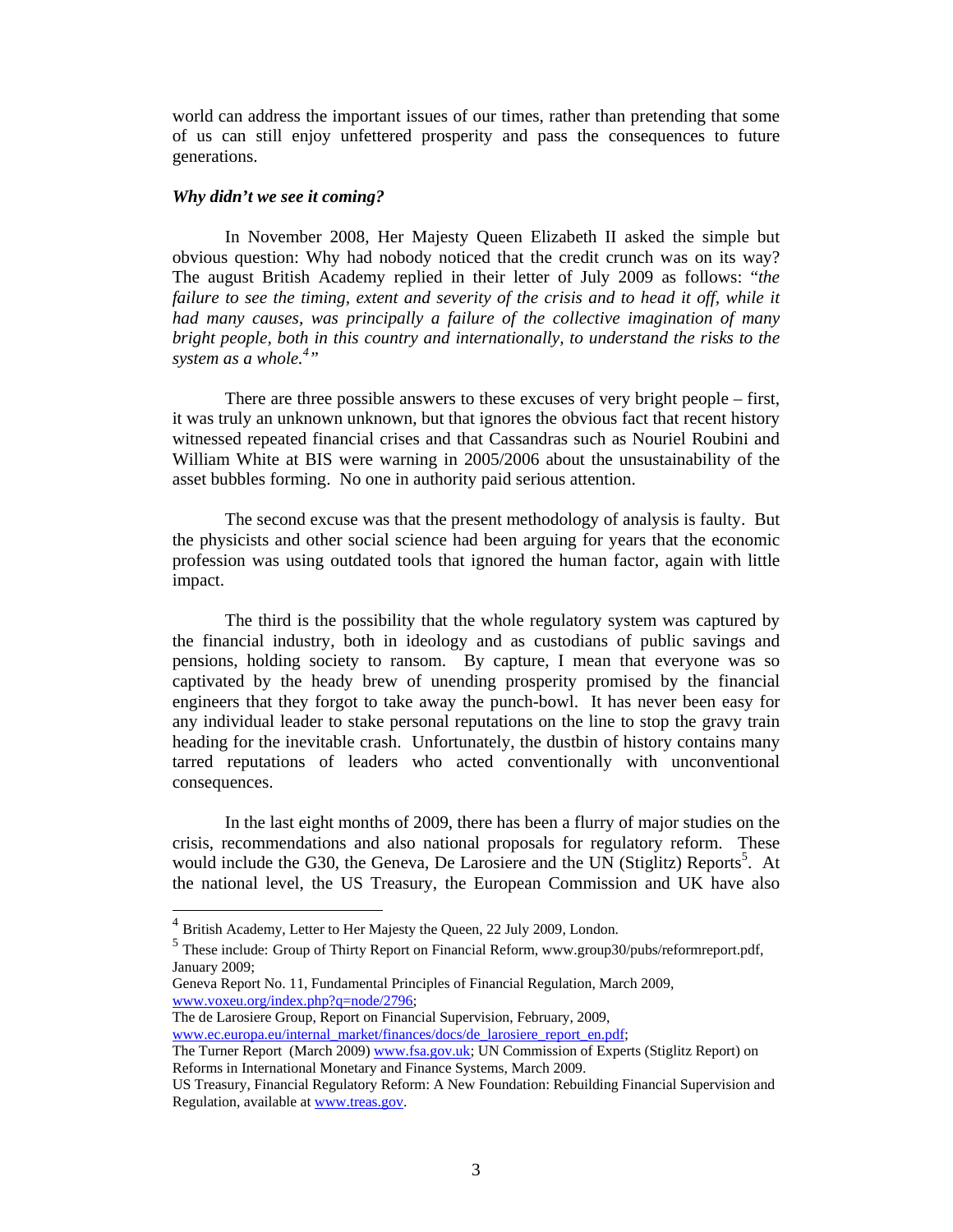issued major consultation reports for reform that are under varying stages of legislative approval. I find that the most perceptive critique of the proposals is that of Chicago Professor Richard Posner who made his reputation on the law and economics of regulatory capture, arguing that over time, regulatory agencies come to be dominated by the industries regulated. Professor Posner thought that the US Treasury's proposals for regulatory reform were premature, because "it advocates a specific course of treatment for a disease the cause or causes of which have not been determined<sup>6</sup><sup>3</sup>. Amongst the causes omitted include the errors of monetary policy, large annual fiscal deficits, deregulation movement in banking industry, "regulators were asleep at the switch", and "complacency of and errors by the economics profession."

 Posner also thought that "plans for reorganizations are cheap and visible, and plans are the easy part; it is at the stage of implementation that government falls down...the reorganization usually fails, because of inertia, turf warfare, passive resistance and lack of follow through, leaving in its wake more bureaucracy."

 In other words, this is not just a financial crisis, but also a crisis of governance. As the Growth Commission led by Nobel Laureate Michael Spence has noted, global governance is challenged by the growing magnitude and scope of interdependence versus our collective capacity to coordinate regulatory and policy responses. The challenge is not just of policy, but our ability to execute and implement global solutions, when the world is fragmented into national compartments, and national implementation is further divided into silos of departmental turf wars. At the heart of the problem is Bank of England Governor Mervyn King's lament, "global banking institutions are global in life, but national in death."

 Finally, we have brought institutions into the centre-place of the on-going policy debate. All policy debates are intellectually interesting but effectively useless if they are badly implemented by the bureaucracy or unimplementable because of institutional deficiencies, such as vested interests. The reality is that we do not have as yet global bureaucracies that are effective, because most policies are implemented at the national or local level that are often contradictory and inconsistent at the global level.

#### *The Crisis of Economic Thought*

 $\overline{a}$ 

 There is a common thread linking all post-mortem studies of the current crisis – that we lack a system-wide view, culminating in the new term "macro-prudential supervision", as if such a new cliché would help all financial regulators. Any singledimensional solution obviously forgets that the problem with financial markets is that they are highly complex, concentrated, inter-connected, inter-dependent, interactive with complex feedback mechanisms and the distinctive feature is that all players are gaming the system<sup>7</sup>. Such gaming may lead, as we all know through the work of

<sup>6</sup> Richard Posner, The President's Blueprint for Reforming Financial Regulation: A Critique, Parts I and II, Lombard Street, July and August 2009, at http://www.finreg21.com/print/15439 and 16902.

<sup>7</sup> Andrew Sheng (2009), *The first Network Crisis of the Twenty First Century: A Regulatory Post-Mortem,* Economic and Political Weekly, India, Special Issue on Global Financial and Economic Crisis, March.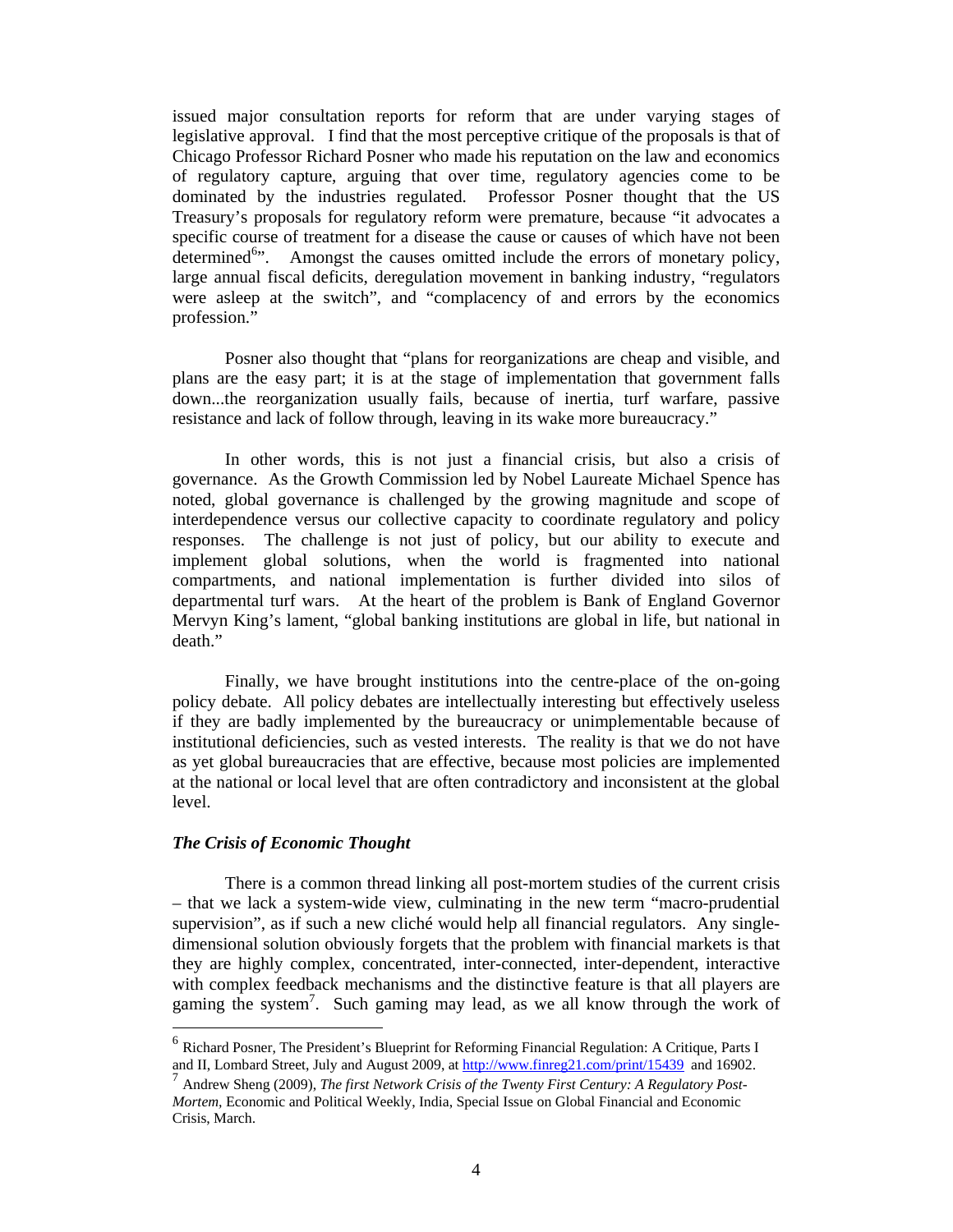political scientist Mancur Olsen, into a "race to the bottom" or a collective "Tragedy of the Commons", where individual greed without the ability to arrive at collective public good solution, leads to the destruction of the common good. Unless G20 is able to come up with solutions to break this vicious circle, we may end up with the "beggar-thy-neighbour" policies of the Great Depression.

 As early as 1982, University of California physicist and system scientist Frithof Capra had argued that current problems are "*systemic problems, which means that they are closely interconnected and interdependent. They cannot be understood within the fragmented methodology characteristic of our academic disciplines and government agencies….a resolution can be found only if the structure of the web itself is changed, and this will involve profound transformations of our social institutions, values and ideas. As we examine the sources of our cultural crisis, it will become apparent that most of our leading thinkers use outdated conceptual models and irrelevant variables<sup>8</sup> .*"

 Basically, Capra argues that the present Cartesian, logical, linear, Newtonian approach to analysis leads to a "mechanistic conception of the world" that "has led to the *well-known fragmentation in our academic disciplines and government agencies* and has served as a rationale for treating the natural environment as if it consisted of separate parts, to be exploited by different interest groups (my italics)."

More recently, Capra and Henderson has caricatured economists as those who measure development "to a single economic dimension, usually measured in terms of per capita GDP ... unlimited quantitative growth [on a finite planet], as promoted so vigorously by economists and politicians, is unsustainable ... Qualitative economic growth, by contrast, can be sustainable if it involves a dynamic balance between growth, decline, and recycling, and if it also includes development in terms of Learning and maturing<sup>9</sup>."

 GDP fever is at the root of many current problems in emerging markets because GDP statistically adds up all measurable monetary values, but ignores nonmeasured externalities. Hence, growth for growth's sake has become quantitative exploitation of natural resources without considering ecology, global warming and the quality of life. Many Asians are wakening up to the reality that the price of rapid GDP growth has been achieved at tremendous deterioration of their quality of life, growing social inequality and tremendous health concerns. Short-term prosperity has been bought at long-term social unsustainability in exchange for financial assets that may be devalued in the long-term.

 Capra and Henderson argue that the central challenge of our economic and ecological crisis is: "How can we transform the global economy from a system striving for unlimited quantitative growth, which is manifestly unsustainable, to one that is ecologically sound without generating human hardship through more unemployment?" In Mahatma Gandhi words, for which I am grateful to Mrs. Lall for

 $\overline{a}$ 

<sup>8</sup> Frithof Capra (1982), *The Turning Point: Science, Society, and the Rising Culture*, Simon and Schuster, Bantam Paperback, Chapter 1. I am grateful to Dr Lim Mah Hui for pointing out this reference.

<sup>9</sup> Frithof Capra and Hazel Henderson (2009), *Qualitative Growth*, The New Economy, Summer, available at www.dowbor.org/crise/09hazelcapraqualitativegrowth.doc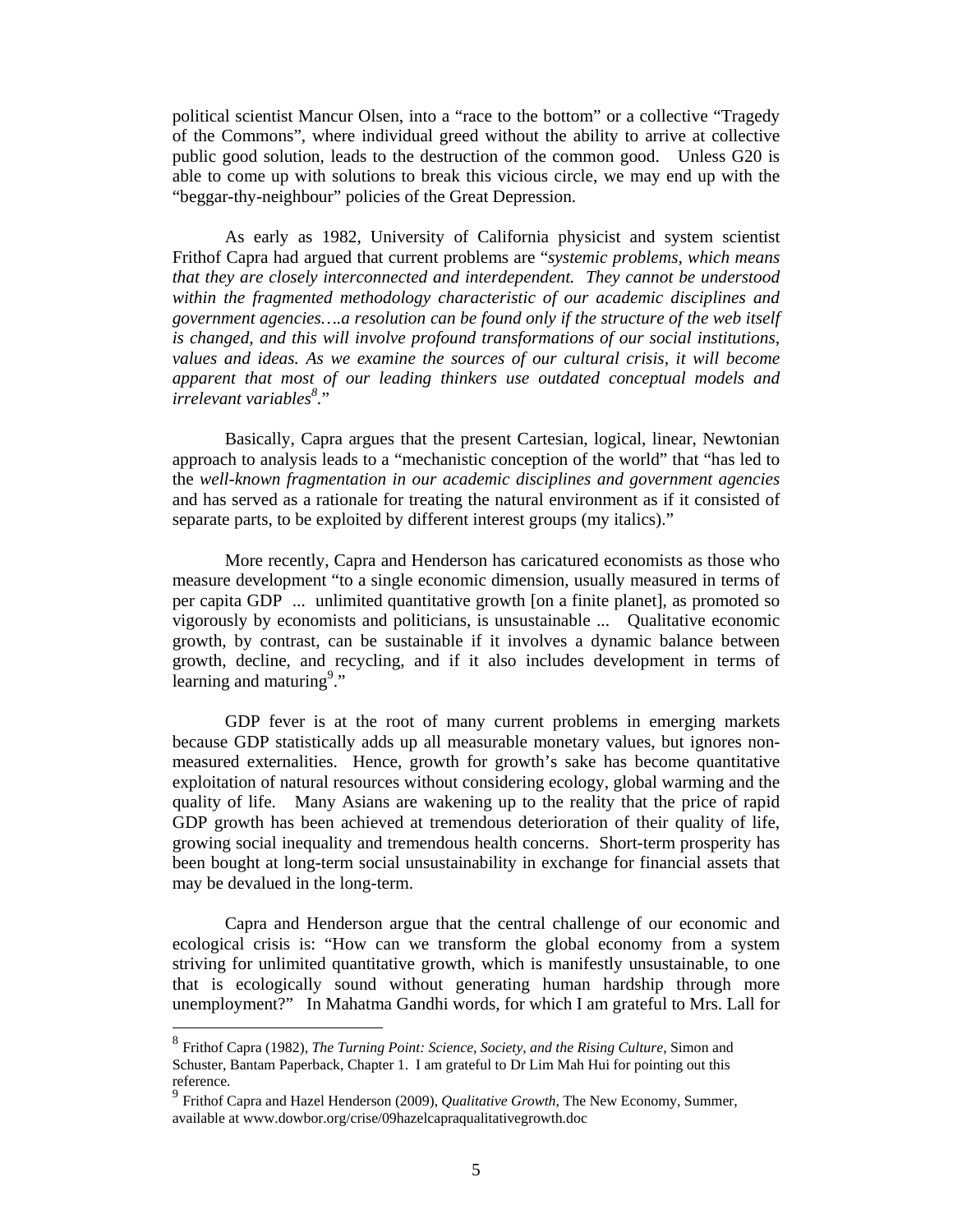reminding me last February: "Earth provides enough to satisfy every man's need, but not every man's greed".

#### *Crisis of Global Governance*

 Before I proceed to what G20 could be doing, allow me to ponder on the current crisis of governance. In hindsight, the combination of the culture of growth for growth's sake, greed and network concentration has resulted in a networked world that is dominated by 20-25 large complex financial institutions (LCFIs), which account for more than half of global financial turnover, concentrated in a handful of financial centres. Their power overwhelms governments and markets because the assets they command are larger than national economies and their alumni are spread throughout fund managers and national and global bureaucracies. They have become a financial version of the Asian Global Supply Chain or what I call the Financial Engineering Food Chain. Their version of financial innovation has been characterized by UK FSA Chairman Lord Turner as of "little social value" and in hindsight, the high profits of the financial sector has been achieved through growing (and hidden) leverage, in a classic case of moral hazard – private gain at social cost.

 As a global citizen, I am frankly appalled by the fact that what was blamed on subprime borrowers in 2007 responsible for losses of around US\$150 billion has ballooned to a rescue package that the US Government has spent, lent or committed to the rescue of financial institutions of US\$13.2 trillion as of 19 June  $2009^{10}$ . The Federal Reserve Bank's analysis of the US commercial banks profits from 1999 to  $2008$  is eye opening<sup>11</sup>. In 2008, the ten largest US banks increased their concentration from 35.6% of net consolidated assets of the US banking system in 1999 to 53.9%, growing their asset size by 3.2 times compared with 2.1 times for the banking system as a whole. Last year, when the banking system suffered hugely on profits and investors had to bail out many banks by injecting substantial capital, the amount of salaries and benefits for the top ten banks declined from 1.59% of net consolidated assets in 1999 to 1.27% in  $2008^{12}$ , but in absolute terms increased 2.4 times over the same period from US\$30.8 billion to US\$74.9 billion. Note that cash dividends to shareholders declined from 0.79% to 0.28% of net consolidated assets during the same period, but increased marginally from \$15.3 billion to \$17.5 billion.

 In other words, in the midst of the worst crisis of 2008, the employees in the top 10 banks took home 4.28 times more than shareholders did, when shareholders took most of the hit and the government guaranteed all the deposits. Although I have not had access to the data, I would not be surprised that the same trend may be present in many of the non-US global banks. To put it mildly, it was management that took a large chunk of gross profits, whereas the shareholders and the taxpayers bore the brunt of the risks and losses. In free market economies, most failed firms would have employees being sacked, laid-off or facing much reduced salaries. You tell me if this is equitable.

 $\overline{a}$ 

 $10$  Bloomberg Markets, August 2009, "Now's It's \$13.2 Trillion", p.13

<sup>&</sup>lt;sup>11</sup> Federal Reserve Bulletin, Profits and Balance Sheet Development at U.S. Commercial Banks in 2008, Board of Governors of Federal Reserve System, Washington DC June 2009, pages A57-97.

 $12$  Fed, op.cit. Table A.1, page A87-90. I am unclear whether share option values are included in salaries and compensation.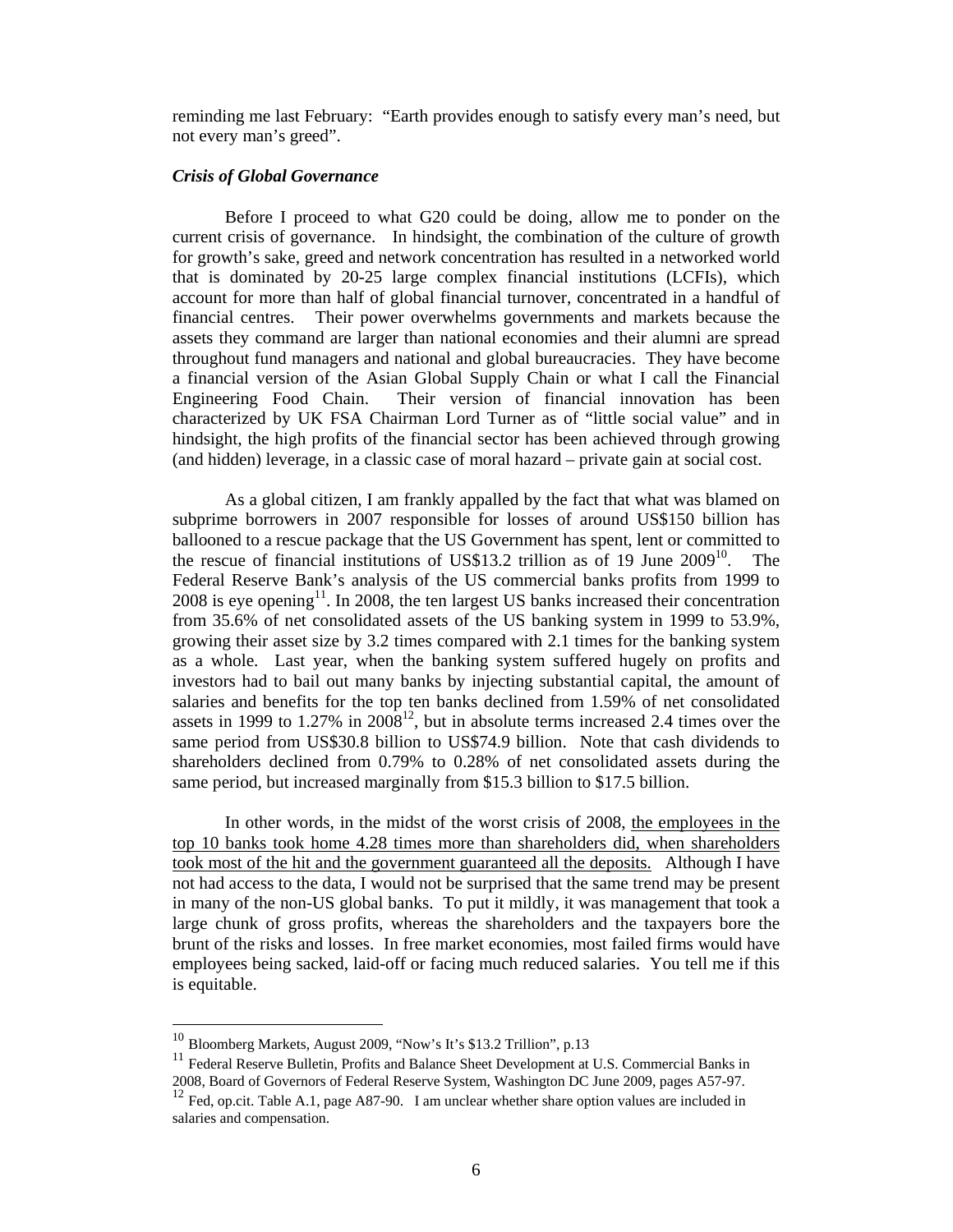But this was not supposed to be how the moral philosopher Adam Smith envisaged the benefits of the Invisible Hand working through the market for the greater public good. If we were to construct a matrix of public/private sector type of governance (Table 1), we would see that there are four types. Adam Smith's ideal situation is Type 1, private sector for self-interest that is supported and kept in check by Type 4, a selfless public sector working solely for the public good. But in the real world, we have seen enough examples of Type 3 Governance, where the public sector is working mostly for bureaucratic interests, resulting in at best unending turf wars, gaps and overlaps in delivery of public services and at worst, corruption. Recently, we had an example of how frustrating it can become when the US Treasury Secretary had to tell his financial regulators at a stormy meeting that 'enough is enough' to end the turf wars and refusals to give up jurisdiction, including lobbying against the reform plans $^{13}$ .

 The worst type of situation is when Type 3 is captured by Type 1, which means that the only way to check such behaviour is to have countervailing power through civil society (Type 2) and appeal to the higher morality of public service (Type 4).

| Sector  | Private                                                                             | <b>Public</b>          |
|---------|-------------------------------------------------------------------------------------|------------------------|
| Private | 1 – Private Greed for Self- $\vert 2 \vert$ – Private Action for<br><i>Interest</i> | Public Interest (civil |
|         |                                                                                     | society)               |
| Public  | $3$ – Public Sector for $ 4$ – Public Sector for                                    |                        |
|         | <b>Bureaucratic Interest</b>                                                        | <b>Public Interest</b> |

**Table 1: Taxonomy of Private/Public Governance** 

 Before discussing what G20 can do, we have to examine the issues confronting global governance. The World Economic Forum, which is engaged on a "Global Redesign Initiative", recognizes that the world has become much more complex and bottom-up, with a major power shift from North to South and from West to East. There is greater recognition that one needs a holistic approach, with multistakeholder engagement and awareness that you cannot solve complex global issues without ecological and social sustainability.

 As European social scientists and policy analysts Benner, Reinicke and Witte recognized, "we are faced with on the one end the persistence of greater power politics, unilateralism or 'multilateralism á la carte' (Richard Haass) and outright state failure, on the other end the emergence of new forms of governance along the publicprivate frontier. International organizations are caught in the middle trying to reinvent themselves in a changing world<sup>14</sup>." Global institutions face four operational and participatory asymmetries. The operational gaps are the *jurisdictional* gap between global public goods (and needs) and disexternalities that extend beyond the legal powers of nation-states; the *temporal* gap between need for timely action and

 $13$  Damian Paletta and Deborah Solomon, Geithner Vents at Regulators as Overhaul Stumbles, Wall Street Journal, 4 August 2009.

<sup>&</sup>lt;sup>14</sup> Thorsten Benner, Wolfgang H Reinicke and Jan Martin Witte, Multisectoral Networks in Global Governance: Towards a Pluralistic System of Accountability, Government and Opposition Ltd, 2004.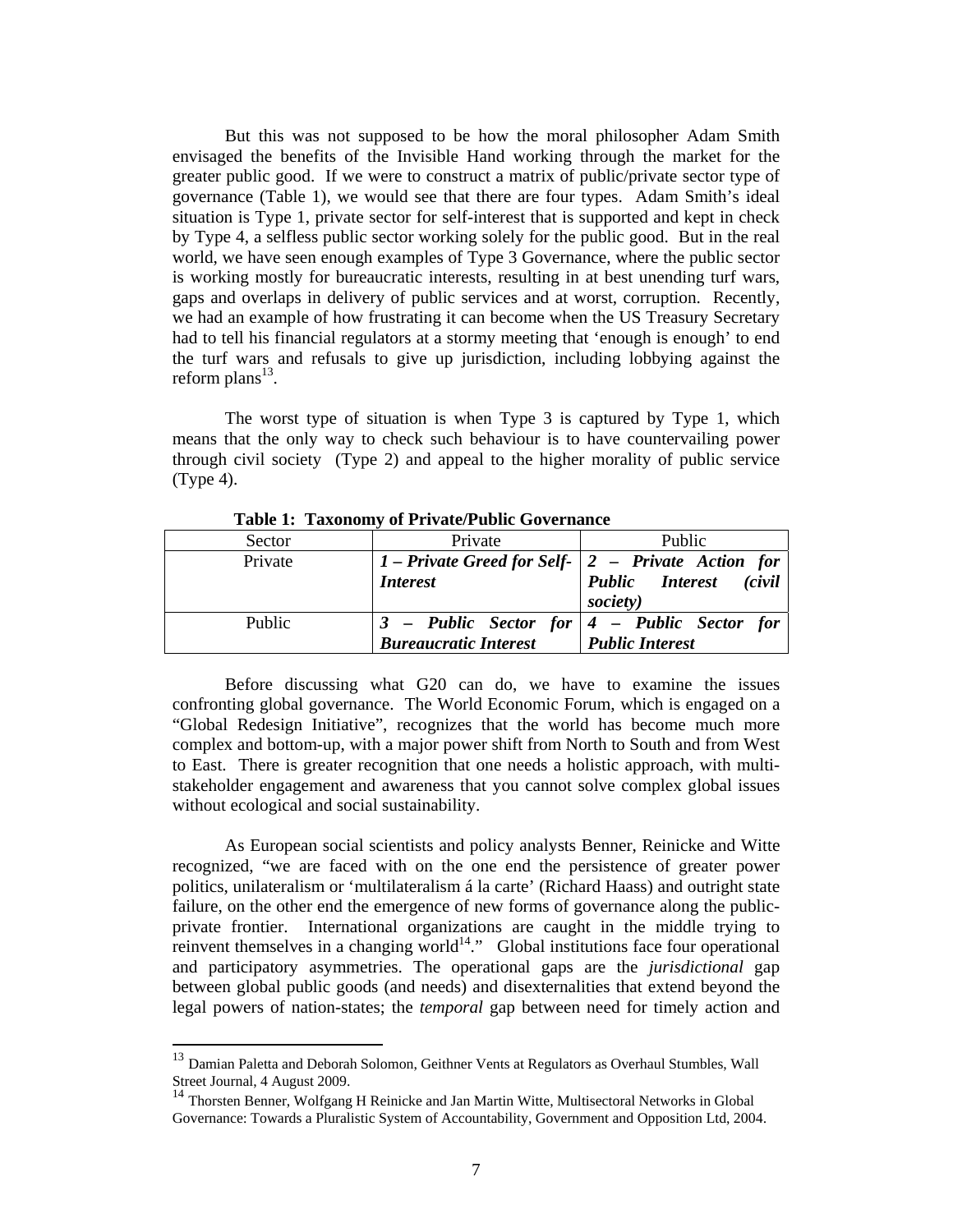long-term inter-generational sustainability solutions; the *complexity* of public policy issues that have profound economic, ecological, political and security effects on a cross-border basis; and the *contradiction* between market-reinforcing agreements (e.g. WTO) that concentrate power versus equitable standards, such as human rights, environmental and labour issues.

 The participatory gaps exist in the areas of growing income and wealth inequality arising from globalization; and also the demand from NGOs to be heard on global issues, with increasingly moral, financial and knowledge resources.

 In short, G20 must confront all these issues of global governance fairly and squarely to have any meaningful impact.

## *What can G20 do?*

 In 2008, G-7 finally came to the realization that the global power shift required greater legitimacy and newer, multi-stakeholder solutions, so that the G20 came to assume its place from a mere talk-shop to a more serious forum for more effective collective action for global problems. There is no doubt that G20 accounted for a larger and more representative share of global economic power, since the members account for roughly 85-90% of world GDP either on market exchange rates or PPP basis. G20 also accounts for roughly two thirds of global population.

 Although there was much fanfare and hope over the growing power of the emerging markets, particularly BRIC countries (a term coined by Goldman Sachs), the reality is the shift in terms of voting power in the Bretton Wood institutions broadly preserved the status quo. True, there is greater representation in the upgraded Financial Stability Board and participation in the regulatory standard bodies, such as the Basle Committee for Bank Supervision, IOSCO and IAIS. But my personal greatest worry is whether the Emerging Market members, after they become members of the Club, would simply rubber-stamp the proposals of G7. After all, G7 has superior experience in global governance, institutional research capacity and policy analysis. Some of us have not forgotten that the best indicator of financial crises in recent years has been membership of the OECD. Almost every new OECD member, Turkey, Mexico and South Korea, experienced financial crisis fairly shortly after joining, because they probably liberalized prematurely without fully preparing for the potential global shocks.

 The major issue before G20 is what can be done to ensure that future financial crisis can be prevented? This requires good diagnosis before prognosis, something that Posner had earlier indicated as premature. The obvious problem is that all global issues are multi-generational, multi-disciplinary and are interconnected, interdependent and inter-active, with no "one-size fits all" solution for all time. The gaming nature of nation-states and private sector behaviour is such that there is a race to the bottom. No country is able to tighten monetary policy alone for fear of inviting a ton of hot money that negates that policy. No country is able to tighten financial regulation for fear of business migrating to other financial centres. No country is able to raise taxation for fear of massive tax arbitrage.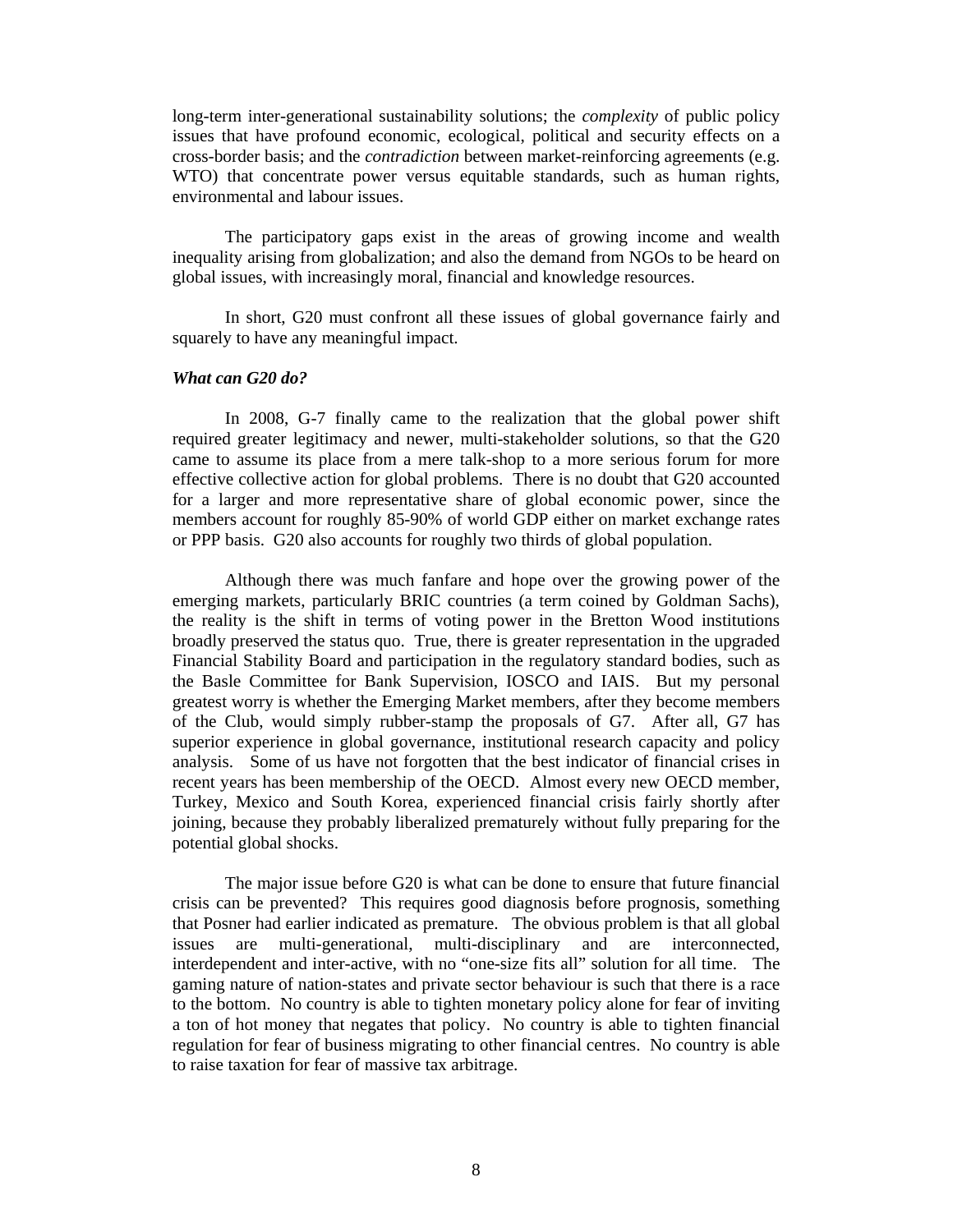Since the orthodoxy of democratic free markets demands greater public welfare expenditure in a situation of rising fiscal deficits, the world is in "bubble trap", with loose monetary and fiscal policies financed through higher and higher leverage. The reverse side of the bubble trap is the Japanese liquidity trap. Basically, what the Japanese did to tackle the deflationary pressure from the bursting of the 1980s asset bubble was to replace banking and corporate losses in equity and real estate with a debt bubble – essentially replacing the bubble losses with a fiscal debt equivalent to twice the size of GDP. This debt bubble is sustainable only through zero interest rates. If inflation was to return and Japanese interest rate rises, the deflation in the debt bubble would result in massive losses to bond holders, which are mostly domestic retirees. In effect, instead of doing massive domestic restructuring, the problems of excess capacity were postponed to future generations.

#### Does this solution sound familiar?

 Since the present rescue plans also involve massive pump priming to protect the banking system, annual fiscal deficits around 6-7% of GDP are replicating the Japanese dilemma, requiring the whole world to adopt zero interest rate policy (ZIRP), creating what I call the "bubble-thy-neighbour" problem. Instead of closing down zombie financial institutions, trying to keep them alive by giving them massive spreads causes huge distortions in the global real economy.

 First, the bank management gets away with continued high salaries, since profits are subsidized through full deposit guarantees and government ownership. How much of current profits are due to management abilities? Secondly, it is impossible to price risks under ZIRP because the incentive structures are already distorted. Socially disadvantaged SMEs will face higher risk spreads and less access to credit, whereas state-owned enterprises and large multi-nationals will get privileged rates, if not further government aid. Third, to place the adjustments in the exchange rate alone will not help global adjustment materially, since the Japanese experience shows that despite huge revaluation, the economy still ran continuous large balance of payment surpluses. If the vibrant emerging markets also drift to slower growth due to exchange rate shocks as well as domestic bubbles ala the Japanese situation post-Plaza Accord, then global growth will further slow down.

 What in effect the present rescue efforts are doing is to tax efficient real sector corporations and savers to subsidize zombie financial institutions on the presumed objective of keeping employment at socially acceptable levels. We need real sector solutions, not playing with funny money. In sum, a financial engineering crisis cannot be solved with more financial engineering. You need real sector surgery.

#### So what is the real problem?

 If we agree that the problem began with excess consumption financed by excess leverage, then the realistic solution must be a gradual adjustment to more sustainable levels, with collective action agreement on the gradual transition to a more sustainable situation. Instant solutions tend to have long-drawn out poor outcomes.

 Allow me to play the devil's advocate in posing the issues starkly. If the core defect of central planning is ignoring market prices, ineffective bureaucracies and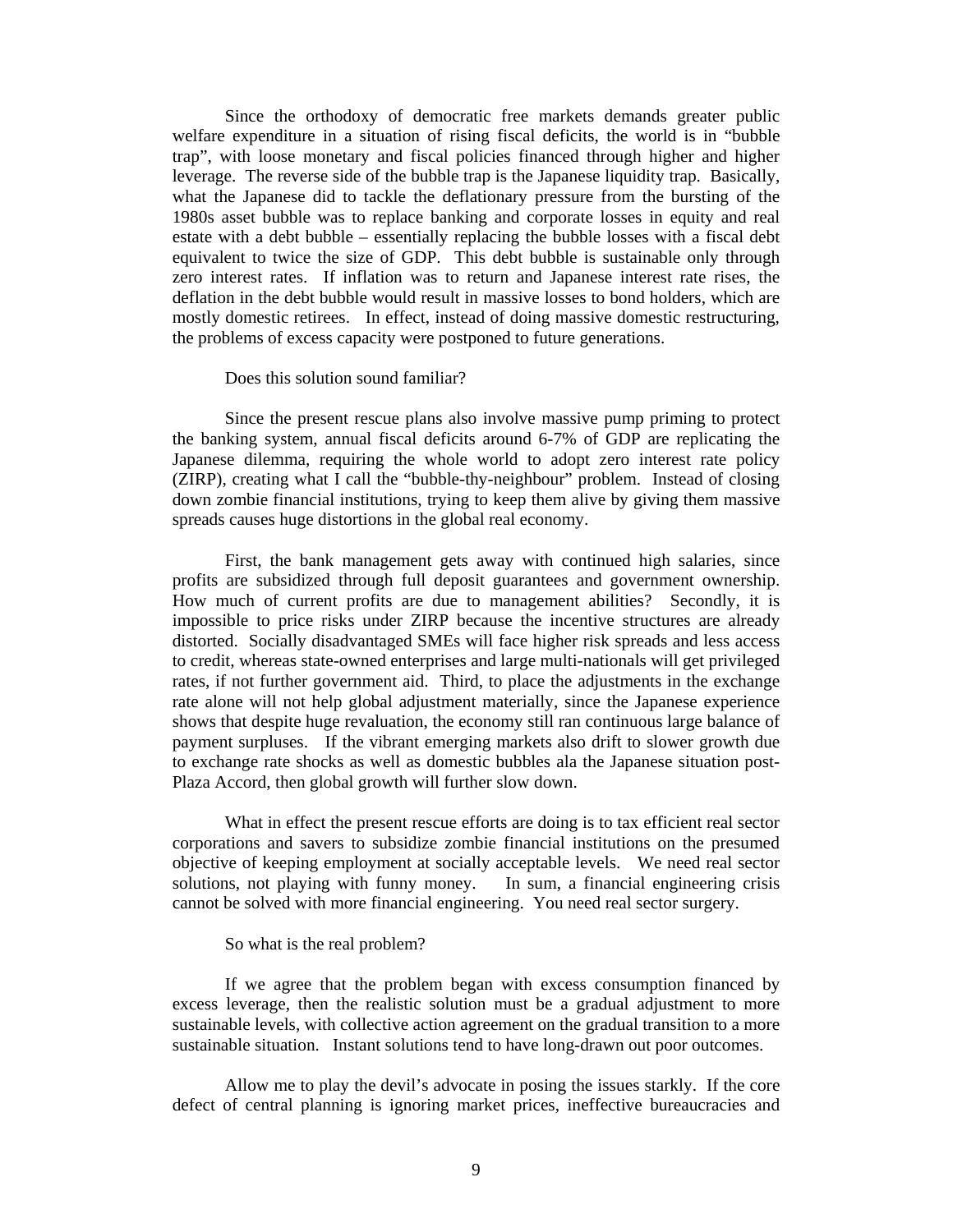having no hard budget constraint, free market fundamentalism also has a problem of ignoring non-market risks, ineffective bureaucracies, no hard fiscal constraint and funding through limitless financial engineering. Central banks with compartmentalized mentality acted solely on consumer prices by ignoring asset bubbles. Supervisors ignored liabilities below the line and in offshore, unregulated special purpose vehicles. The result was massive embedded and hidden leverage in the financial system, since smart bankers realized that they could increase profits through increasing leverage at huge moral hazard risks<sup>15</sup>. This crisis has proven them right – they were bailed out with fairly golden parachutes.

 I can only agree with Lord Turner's assessment that much of recent financial innovation has been of little social value, hidden by increased leverage in multiple forms and apparently sophisticated math models<sup>16</sup>. Since increased risk-taking by financial institution is due to a distorted management compensation scheme, driven by the need to increase profits quarter by quarter, the management responded by embedding leverage in the system until it blew up in their face. Consequently, the simple answer to controlling excess compensation is to control excess leverage. This requires a profound change in regulatory policies and supervisory practices, beginning with the need to define what are overall leverage limits. For emerging markets, if in doubt, we can fall back on the historically accepted levels of 15 times net capital. Less profits, less bonuses and reduced risk-taking.

 Putting together different components of the picture - the fragmentation of economic disciplines into silos that ignored disexternalities, the inability of fragmented national agencies to deal with global issues, a free market philosophy of growth for growth sake and the difficulties in getting collective action to arrive at a hard budget constraint, we are now able to piece together the global enigma.

 In a nutshell, the Bretton Woods II regime of liberalized capital flows and flexible exchange rates does not quite add up in a small fragile interconnected and interdependent planet. Most advocates of free capital flows equated good long-term foreign direct investment (FDI) with foreign portfolio investment (FPI). What they ignored was the fact that increasingly, through financial engineering, FPI is short-term and highly leveraged, profiting from higher volatility and ensured if possible through market manipulation, especially in thinly traded markets. Indeed, the carry trade that arose from ZIRP following the Japanese deflation essentially subsidized hedge funds, investment banks and speculators to punt emerging markets. There was no way that emerging market central banks could defend their currencies because their reserves were very lowly leveraged (mostly through domestic savings or long-term debt), whereas the other side was hugely leveraged with massive momentum play. If the foreign exchange reserves were funded with short-term debt, then it was a no-brainer.

<sup>&</sup>lt;sup>15</sup> At the end of 2008, the US banking system still had US\$201.1 billion of notional value of derivatives with positive fair value of US\$7.1 trillion, but net capital of \$1.149 trillion. Since other liabilities comprised US\$11.1 trillion, the banking system had leverage of either 17 times ( $10 + 7$  times fair value of derivatives) capital or 185 times net capital  $(10 + 175)$  times notional value of derivatives). Perhaps using notional exposure may exaggerate the leverage, but the experience with Lehmans is that when derivatives unwind, it is the gross unwind that is the killer, not the net unwind (Fed, op. cit. Table 2, p.A73

<sup>16</sup> Adair Turner, Speech at Turner Review Conference, Financial Services Authority, London, 27 March 2009.)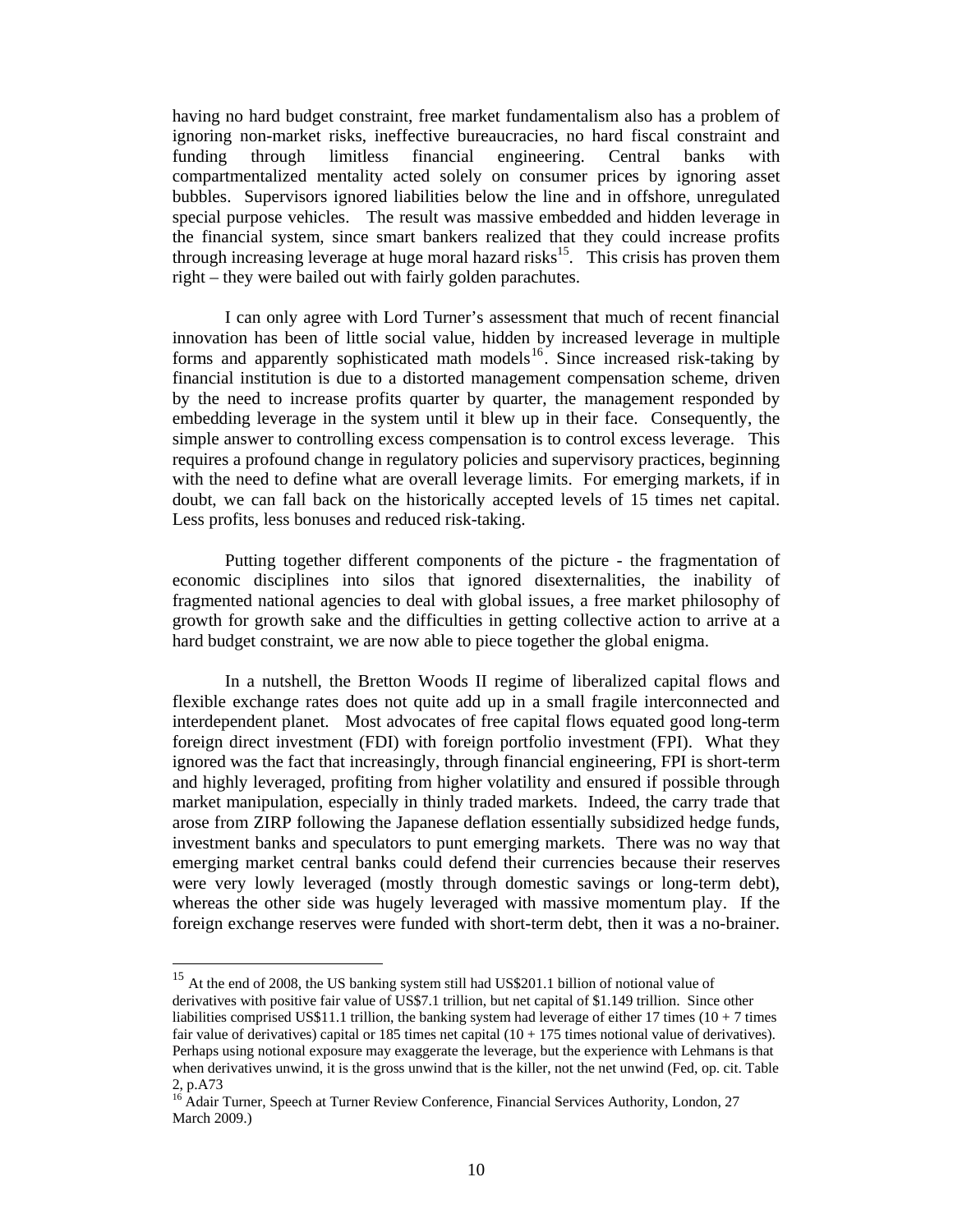Moreover, if the locals also believe that the exchange rate was indefensible, then the game was over. The conventional solution was a devaluation and switch to flexible exchange rates, using exports to solve domestic gaps. But this assumes that the export engine will be forever.

 In short, the logical consequence of a monoculture of flexible exchange rates is an unstable race to competitive devaluation that can only end up in tears.

 After the Asian crisis, when G7 refused to regulate the currency markets, the only way for Asians to defend themselves was through self-insurance, building up their savings and cutting leverage. The recycling of excess savings into the global markets increased the liquidity of G7 markets and created the prosperity which G7 central banks were reluctant to stop, resulting in the current crisis. But leverage can only "prosper" with lower and lower interest rates, bringing us into the never-never land of massive price distortion under ZIRP. Unfortunately, ZIRP also perversely accelerates the quantitative consumption of scarce natural resources, on the pretext of getting back GDP to positive territory.

 Is the solution therefore in increased financial regulation? This is where the second piece of the puzzle falls into place. Suppose that G20 has assumed the mantle of supreme global authority to create the global financial regulator and global central bank that some academics argue for, would the global problems be solved? The surprising answer is no. The reason is that as the EU experience has shown, no regional central bank and super financial regulator can resolve regional and sectoral disparities without some form of central fiscal adjustment. And since we do not even have the elements of a global fiscal mechanism, the discussions about global financial regulation and monetary policy are somewhat futile.

 In other words, we cannot have global monetary policy and financial regulation without some form of global fiscal coordination. The present fiscal trend of rising expenditure increases and tax cuts to rebuild an excess consumption/excess leverage model with limited global resources is a race to another crisis.

 To put it bluntly, we cannot have a partial solution to a total problem. If we have global banking in life, we need global taxation because the only two things that are certain in life are death and taxation. For global institutions to continue to create global public goods, some form of global taxation is necessary. Since the financial sector is currently the "perpetual prosperity machine" with massive moral hazard, I would whole-heartedly agree with Lord Turner that a global "Tobin Tax" is probably what is needed as the first step in global fiscal reform $17$ .

 Firstly, a turnover tax is a user-pay tax that is less regressive than other forms of taxation. It is like a gambling tax to tax socially negative activities for global public goods. Secondly, the turnover tax can be counter-cyclical, being increased or decreased depending on the level of speculative fever in the markets, raising taxation if the risks of bubble collapsing rises to fund safety nets for crisis resolution. Third, the turnover tax can be used to finance global public goods that currently have no

<sup>17</sup> *How to tame Global Finance*, Prospect Magazine, 27 August 2009, Issue 162; George Parker, *FSA backs global tax on transactions*, 27 August 2009, FT.com.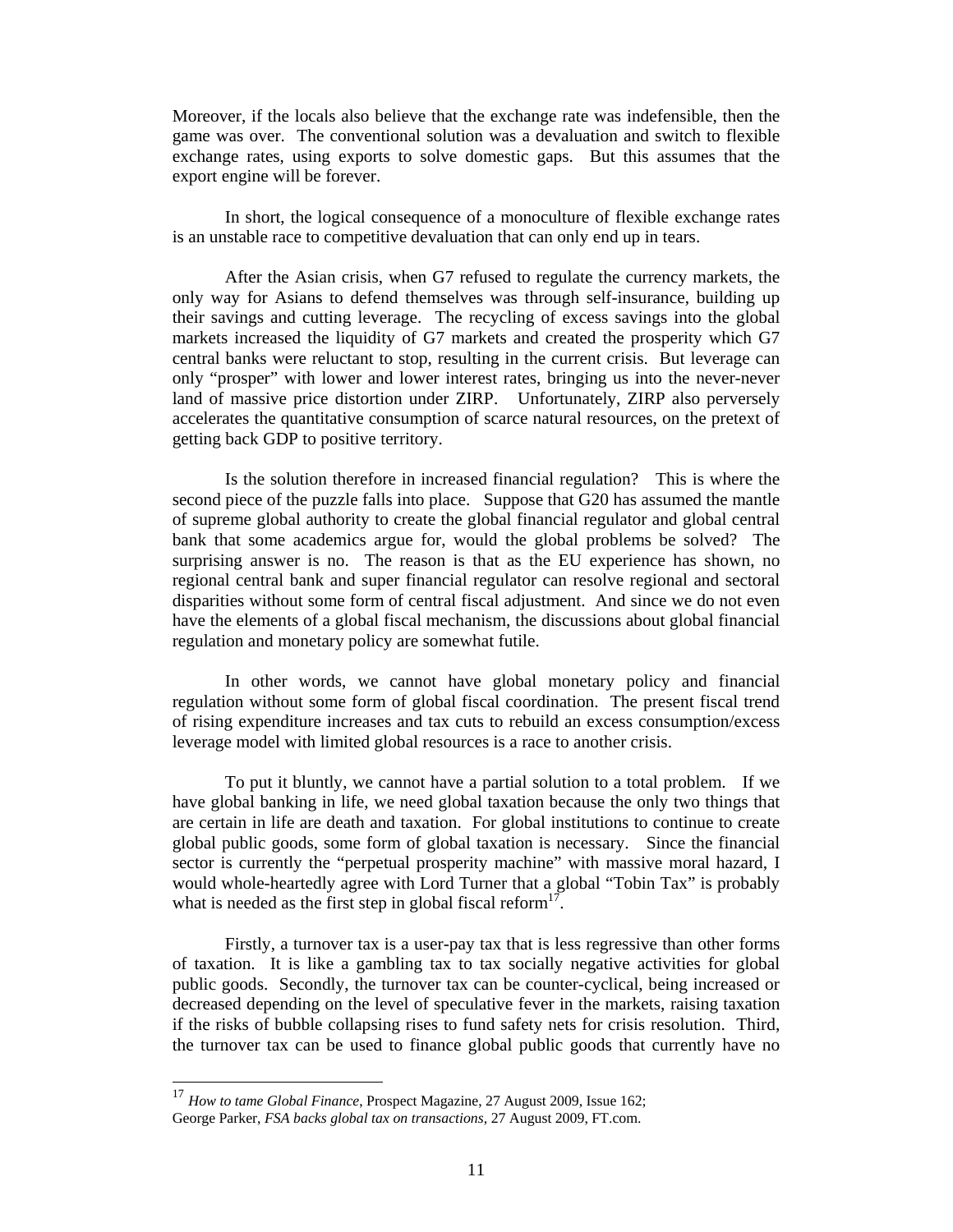other forms of financing. Fourthly, the tax will be paid by financial institutions which currently bear minimal transaction taxes, as stamp duty and other transaction fees were reduced almost to zero as part of the doctrine of creating frictionless financial markets. The reduced profits of financial institutions will reduce their capacity to pay excessive bonuses and compensation that promote risk-taking. Fifth, once turnover tax is collected, statistics on transactions would be tabulated that could monitor excessive speculation, market manipulation and insider trading that currently plagues effective global financial market supervision.

 How much will the turnover tax raise? The global turnover in foreign exchange and derivatives according to the BIS Triennial Survey in 2007 was US\$3.2 trillion daily. Assuming 250 trading days, the total annual value of FX turnover would be in the region of US\$800 trillion. If we add to this the total value of share trading of US\$101.2 trillion according to the World Federation of Exchanges statistics, then the total annual financial trading, excluding bonds and other OTC transactions, would be in the region of US\$900 trillion. Using a turnover tax of 0.1% would yield an annual tax of US\$900 billion, enough within three years to cover the global banking losses last estimated at US\$2.8 trillion. Using a turnover tax of 0.005% would yield \$90 billion, nearly double the aid to Africa required of US\$50 billion annually $18$ .

What I am suggesting is not for individual countries to impose a Tobin Tax, but for G20 to agree for all members to impose a single, uniform rate of turnover tax of say, 0.005%. There can be no race to the bottom, if we all agree to impose the same rate of taxation. Since global bubbles are global problems, G20 can agree to change the tax counter-cyclically. National governments that collect the tax would credit the proceeds to a global fund, with a formula that would allow national governments to use part of the proceeds to resolve current crisis problems. A global turnover tax can fund non-controversial global public goods, such as Education for All initiatives, before moving to tackle other more controversial areas<sup>19</sup>. This measure would put into place the module of fiscal standardization that improves conditions for future coordination in monetary policy and financial regulation.

 Another possible measure to standardize the global fiscal regime is to agree on standard withholding tax rates, which for the sake of a number is put at say 15 or 20%. The agreement to have a standard withholding tax would make global taxation systems more uniform, allowing convergence in global tax regimes to reduce global transaction costs. If offshore financial centres could not compete through zero taxation, the incentives to create regulatory and tax "black holes" would be limited. Emerging markets have much to gain from stopping the loss of tax revenue to offshore financial centres. Improvement in domestic tax regimes would enable emerging markets to deal with many of the funding problems that are currently financed through external borrowing or hot money.

## *Concluding Remarks*

<sup>18</sup> Tim Edwards, *The FSA chief Lord Turner says a Tobin Tax could stabilize the financial system – and fund Third World development*, 28 August 2009, <u>www.thefirstpost.co.uk</u>.<br><sup>19</sup> I am grateful to Dr Homi Kharas of the Brookings Institution for helpful comments in this area.